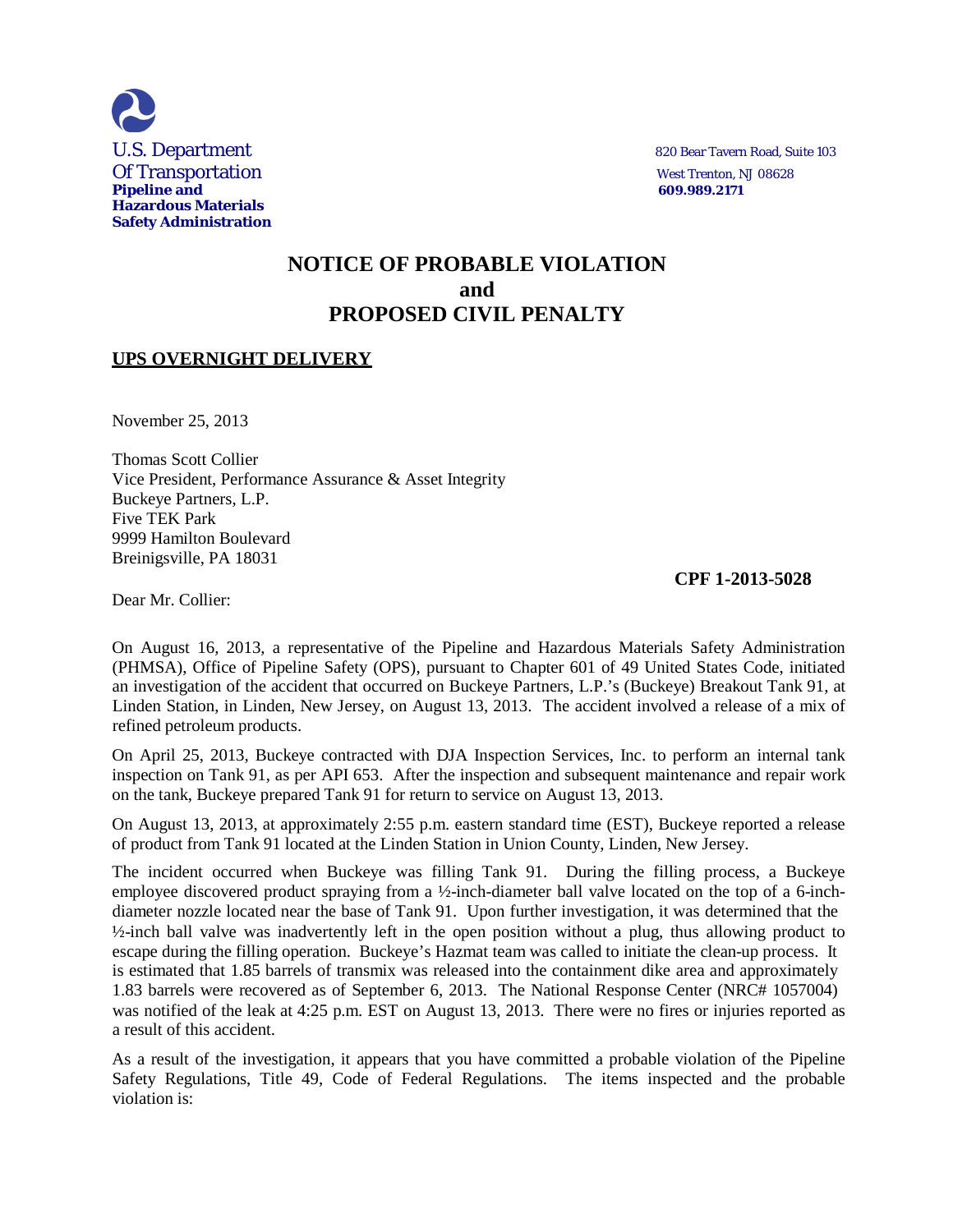**1. §195.402 Procedural manual for operations, maintenance, and emergencies.**

**(a) General. Each operator shall prepare and follow for each pipeline system a manual of written procedures for conducting normal operations and maintenance activities and handling abnormal operations and emergencies. This manual shall be reviewed at intervals not exceeding 15 months, but at least once each calendar year, and appropriate changes made as necessary to insure that the manual is effective. This manual shall be prepared before initial operations of a pipeline system commence, and appropriate parts shall be kept at locations where operations and maintenance activities are conducted.**

Buckeye failed to follow for each pipeline system a manual of written procedures for conducting normal operations and maintenance activities and handling abnormal operations and emergencies.

Specifically, Buckeye failed to follow their procedure E-12: Tank Isolation, Cleaning, and Repair when they returned Breakout Tank 91 to service. Buckeye Procedure E-12: Tank Isolation, Cleaning, and Repair Work Section 5.12 dated 9/2012 states that "When repair work and the post job has been completed, reassemble the tank". Paragraph 5.12.10 states... "all valves (including thermal relief systems) and other energy-isolating devices (including blinds) are returned to their normal position as indicated on the Facility Integrity List". This was not done.

When Buckeye returned Tank 91 to service, a  $\frac{1}{2}$  diameter ball valve was not closed and a plug was not installed. The normal position for this valve is closed, and the normal position for the plug is to be installed. This directly led to product being released from the valve as the tank was being filled.

This accident occurred in a tank farm. This accident also occurred in an area that is identified as a high population area<sup>1</sup> and unusually sensitive area.<sup>2</sup>

On September 6, 2013, Buckeye filed an accident report on DOT Form 7000-1(Accident Report)<sup>3</sup> with PHMSA. The stated cause of the accident was "Incorrect Operation", with a statement that reads, "valve left or placed in wrong position…"

### Proposed Civil Penalty

Under 49 United States Code, § 60122, you are subject to a civil penalty not to exceed \$200,000 per violation per day the violation persists up to a maximum of \$2,000,000 for a related series of violations. For violations occurring prior to January 3, 2012, the maximum penalty may not exceed \$100,000 per violation per day, with a maximum penalty not to exceed \$1,000,000 for a related series of violations. The Compliance Officer has reviewed the circumstances and supporting documentation involved in the above probable violations and has recommended that you be preliminarily assessed a civil penalty of \$83,500 as follows:

| Item number | PENALTY  |
|-------------|----------|
|             | \$83,500 |

§195.450 Definitions.

The following definitions apply to this section and  $§195.452$ : ...

 $2$  §195.450 Definitions.

The following definitions apply to this section and  $§195.452: \ldots$ (4) An *unusually sensitive area*, as defined in §195.6.

<sup>3</sup> This Notice refers to Buckeye's Accident Report DOT Form 7000-1, No. 20130301 - 18514.

<sup>(2)</sup> A *high population area*, which means an urbanized area, as defined and delineated by the Census Bureau, that contains 50,000 or more people and has a population density of at least 1,000 people per square mile;